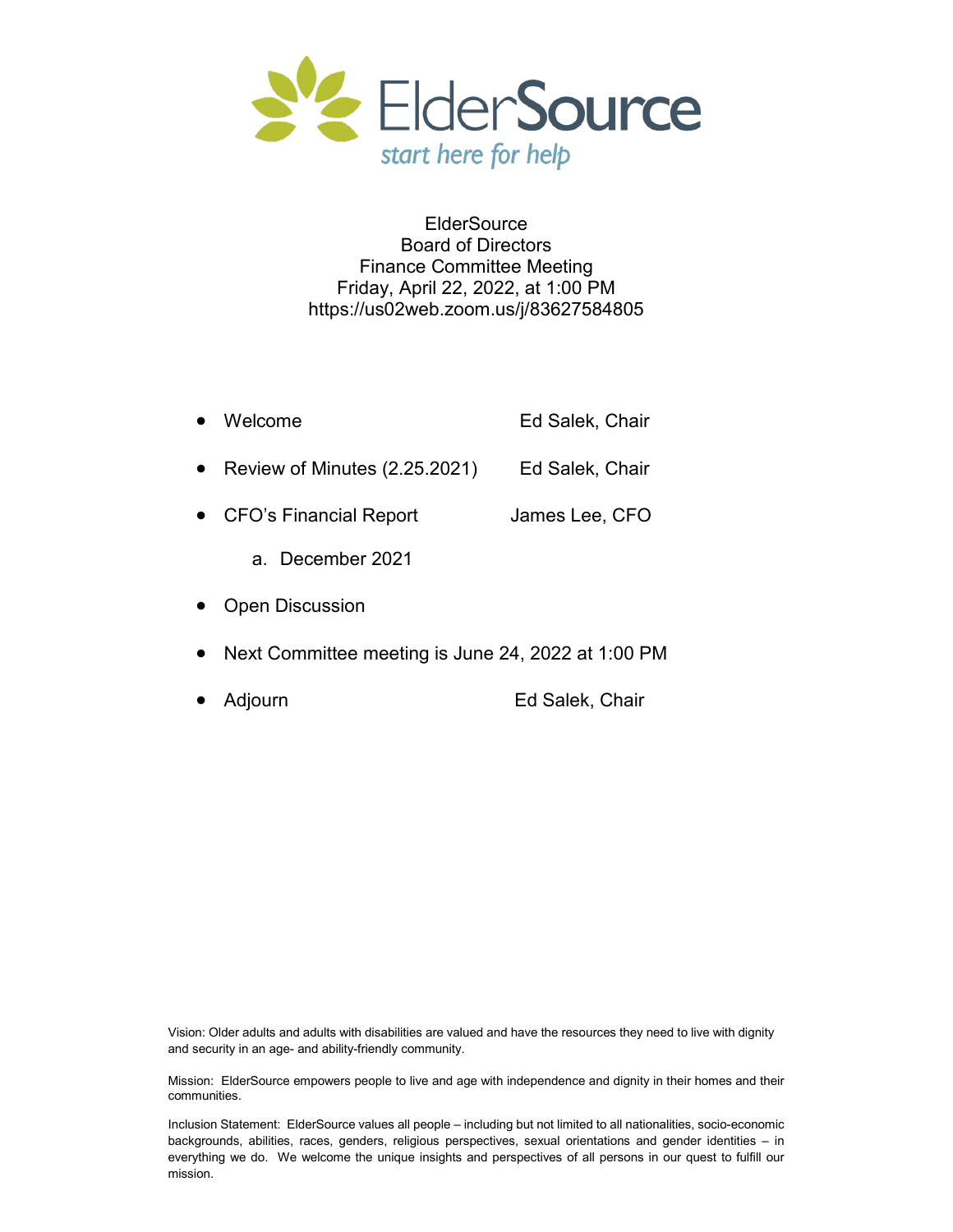#### **ElderSource Budget/Finance Committee Meeting via Zoom <https://zoom.us/j/755470668>**

**Friday, February 25 2022 1:00 PM**

#### **Present Absent**

Ed Salek, Chair **Keyin Kevin Kenney-Exc** Kevin Kenney-Exc

Melissa Gilreath Elizabeth Gunn Juliet Williams

#### **Staff**

James Lee, Chief Financial Officer Linda Levin, Chief Executive Officer Jessica Del Rio, Executive Administrative Assistant

#### **Meeting Called to Order**

The meeting was called to order at 1:02 PM, and a quorum was present.

#### **Review of the Minutes**

Elizabeth Gunn moved to approve the minutes from December 21, 2021. Melissa Gilreath seconded the motion. Motion was approved without opposition.

#### **CFO Financial Report**

James Lee, Chief Financial Officer, presented the CFO Financial report to the Committee. He highlighted the financial reports for date ending November 30, 2021.

James stated that under the total operations, we are budget for \$1,448,134.48 and YTD actual is \$749,612.09. The personnel expenses are budgeted for \$3,612,473.69 and we are projected to spend only \$3,013,012.36

In the project actual, James explained that we will not overspend our budget for the grant year. According to the contract year, the amount received under each grant remains the same unless it is amended, and several grants extend past ElderSource's normal fiscal year.

James reported that we expect to have a surplus in OAA Admin due to the carry forward and the American Rescue Plan Act (ARPA) funds. James noted that the ARPA grant is a three year grant that is in process, so any carry forward funds will be able to be moved within that timeframe.

James stated that there is a surplus under personnel expenses due to position vacancies we are in the process of filling. The overall operations expenses is projected a total of \$749,612.09, James noted that that total may change due to the close out of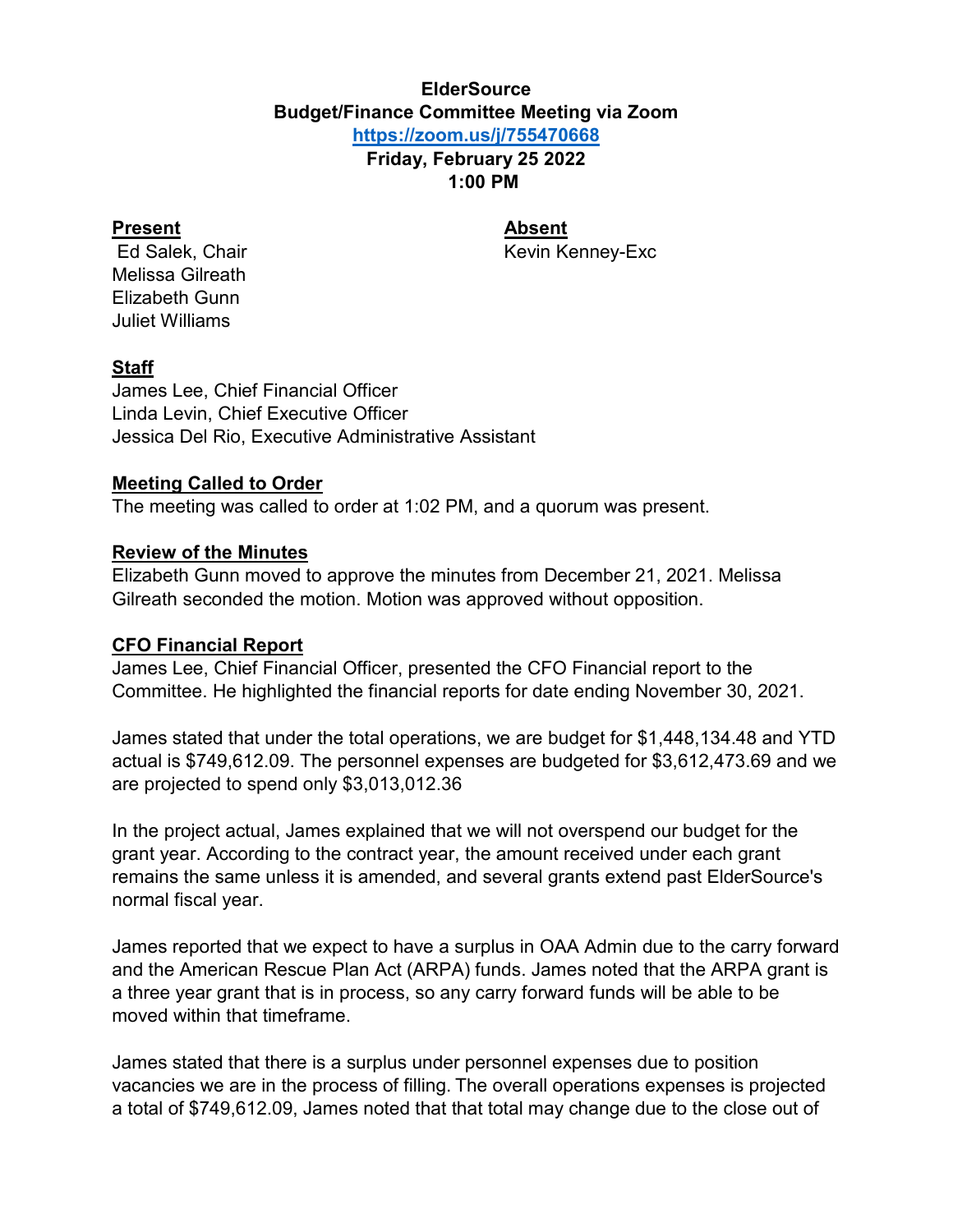the 2021 year. Going into 2022, we will need to have an amendment to the budget due to new CARES act funds coming in for the 2022 budget.

James stated that the office equipment line item is over budget due to the creation of the hybrid office.

James will meet with each new Committee member to review and discuss all the grants. At the next meeting we will review the close out December 31, 2021 financials.

#### **Motions:**

Melissa Gilreath moved to approve the Financial reports for November 2021 as presented. Elizabeth Gunn seconded the motion. Motion carried without opposition.

#### *Meeting adjourned at 3:30 PM. Minutes prepared by Jessica Del Rio, Executive Administrative Assistant*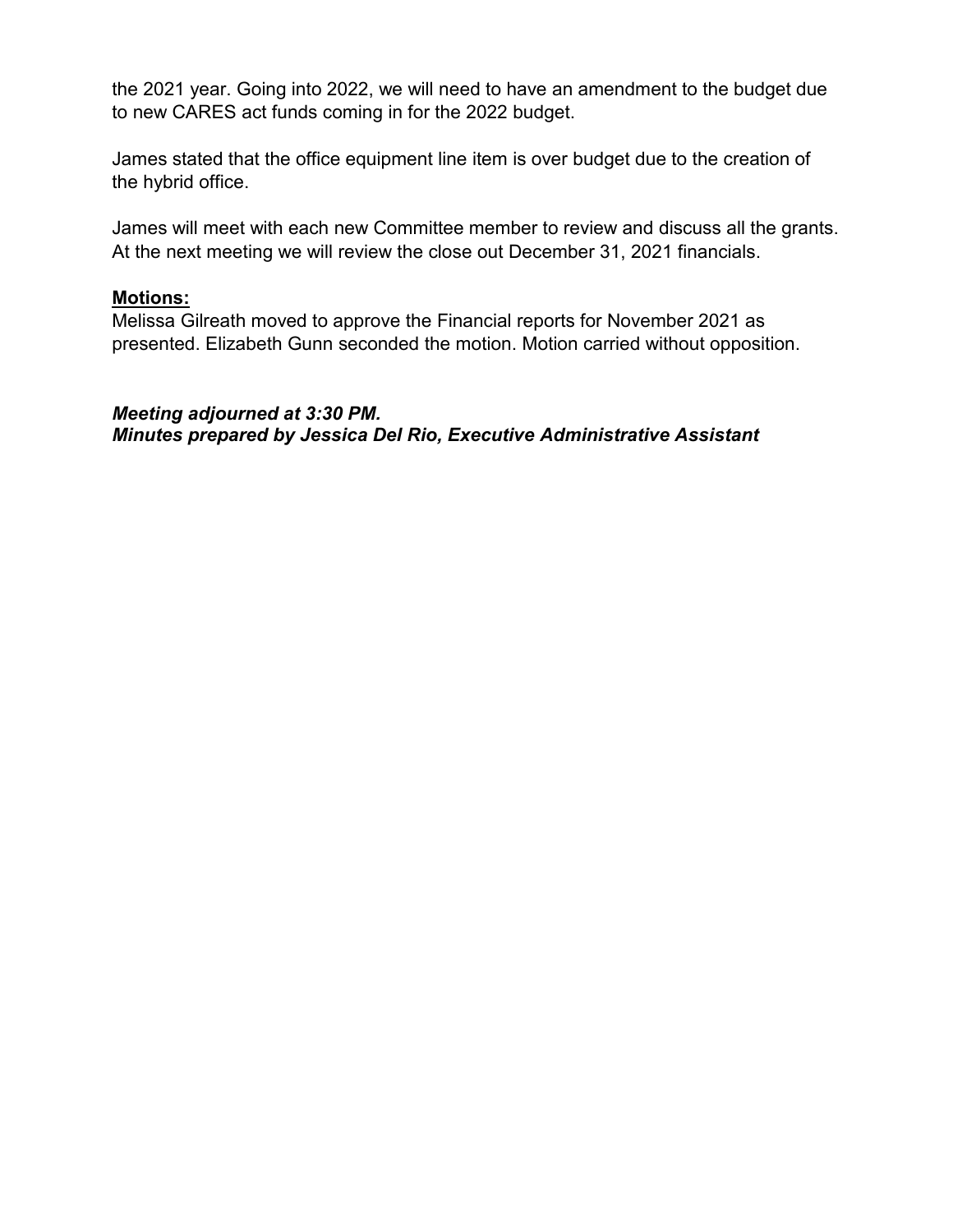

### **Area Agency on Aging Budget vs. Actual Monthly For the Month Ending December 31, 2021 (Preliminary)**

| start here for help                                      |                |                          |                             |                 |                       |                                       |                           |
|----------------------------------------------------------|----------------|--------------------------|-----------------------------|-----------------|-----------------------|---------------------------------------|---------------------------|
| <b>DESCRIPTION</b>                                       | <b>BUDGET</b>  | <b>ACTUAL</b>            | <b>JE</b><br><b>PENDING</b> | <b>Encumber</b> | <b>BALANCE</b>        | <b>PROJECTED</b><br><b>Actual YTD</b> | <b>IDEAL RATE</b><br>100% |
| <b>Operating Revenue</b>                                 |                |                          |                             |                 |                       |                                       |                           |
| <b>DOEA Revenue</b>                                      | \$2,403,235.66 | \$2,367,398.00           | \$0.00                      | \$0.00          | \$35,837.66           | \$2,367,398.00                        | 99%                       |
| Program Revenue                                          | \$793,018.49   | \$281,215.00             | \$0.00                      | \$0.00          | \$511,803.49          | \$281,215.00                          | 35%                       |
| <b>Admin Revenue</b>                                     | \$1,474,750.25 | \$970,468.45             | \$0.00                      | \$0.00          | \$504,281.80          | \$970,468.45                          | 66%                       |
| Veterans Program                                         | \$285,000.00   | \$459,632.00             | \$0.00                      | \$0.00          | (5174, 632.00)        | \$459,632.00                          | 161%                      |
| Contributions                                            | \$0.00         | \$1,578.00               | \$0.00                      | \$0.00          | (51, 578.00)          | \$1,578.00                            | 0%                        |
| Interest Income                                          | \$0.00         | \$8.00                   | \$0.00                      | \$0.00          |                       | \$8.00                                | 0%                        |
|                                                          |                |                          |                             |                 | (58.00)               |                                       |                           |
| Miscellaneous                                            | \$0.00         | \$25,651.00              | \$0.00                      | \$0.00          | (525, 651.00)         | \$25,651.00                           | 0%                        |
| <b>Carry Forward</b><br>In-kind                          | \$419,258.55   | \$419,258.55<br>\$300.00 | \$0.00                      | \$0.00          | (50.00)<br>(\$300.00) | \$419,258.55<br>\$300.00              | 100%<br>0%                |
| <b>Total Operating Revenue</b>                           | \$5,375,262.95 | \$4,525,509.00           | \$0.00                      | \$0.00          | \$849,753.95          | \$4,525,509.00                        | 84%                       |
| <b>Revenue Total</b>                                     | \$5,375,262.95 | \$4,525,509.00           | \$0.00                      | \$0.00          | \$849,753.95          | \$4,525,509.00                        | 84%                       |
| <b>Operating Expense</b>                                 |                |                          |                             |                 |                       |                                       |                           |
| <b>PERSONNEL</b>                                         |                |                          |                             |                 |                       |                                       |                           |
| <b>Personnel Expenses</b>                                | \$2,821,729.94 | \$2,362,515.00           | \$0.00                      | \$0.00          | \$459,214.94          | \$2,362,515.00                        | 84%                       |
| <b>Fringes</b>                                           | \$284,977.79   | \$187,636.00             | \$0.00                      | \$0.00          | \$97,341.79           | \$187,636.00                          | 66%                       |
| <b>Employee Benefits</b>                                 | \$481,265.42   | \$443,690.00             | \$0.00                      | \$0.00          | \$37,575.42           | \$443,690.00                          | 92%                       |
| <b>Other Personnel Expense</b>                           | \$24,500.53    | \$21,670.00              | \$0.00                      | \$0.00          | \$2,830.53            | \$21,670.00                           | 88%                       |
| <b>TOTAL PERSONNEL COSTS</b>                             | \$3,612,473.69 | \$3,015,511.00           | \$0.00                      | \$0.00          | \$596,962.69          | \$3,015,511.00                        | 83%                       |
| <b>OPERATIONS</b>                                        |                |                          |                             |                 |                       |                                       |                           |
| Rent                                                     | \$135,000.00   | \$135,000.00             | \$0.00                      | \$0.00          | \$0.00                | \$135,000.00                          | 100%                      |
| <b>Building Maintenances/Repair</b>                      | \$3,500.00     | \$962.00                 | \$0.00                      | \$0.00          | \$2,538.00            | \$962.00                              | 27%                       |
| Telephone & Internet                                     | \$46,126.21    | \$31,421.00              | \$0.00                      | \$0.00          | \$14,705.21           | \$31,421.00                           | 68%                       |
| <b>Office Supplies</b>                                   | \$19,959.76    | \$9,044.00               | \$0.00                      | \$0.00          | \$10,915.76           | \$9,044.00                            | 45%                       |
| <b>Printing &amp; Supplies</b>                           | \$54,626.91    | \$19,345.00              | \$0.00                      | \$0.00          | \$35,281.91           | \$19,345.00                           | 35%                       |
| Postage & Shipping                                       | \$29,200.00    | \$20,081.00              | \$0.00                      | \$0.00          | \$9,119.00            | \$20,081.00                           | 69%                       |
| Office Equipment/Leasing                                 | \$45,544.00    | \$44,985.00              | \$0.00                      | \$0.00          | \$559.00              | \$44,985.00                           | 99%                       |
| <b>Phone System</b>                                      | \$18,953.00    |                          | \$0.00                      | \$0.00          | \$18,953.00           | \$0.00                                | 0%                        |
| Document Management System                               | \$25,000.00    |                          | \$0.00                      | \$0.00          | \$25,000.00           | \$0.00                                | 0%                        |
|                                                          |                | \$76,420.00              | \$0.00                      | \$0.00          |                       |                                       | 99%                       |
| Other technology/equipment                               | \$76,909.00    |                          | \$0.00                      | \$0.00          | \$489.00              | \$76,420.00                           | 0%                        |
| <b>Other Operating</b>                                   | \$34,023.28    | \$792.00                 |                             | \$0.00          | \$34,023.28           | \$0.00<br>\$792.00                    | 11%                       |
| Software                                                 | \$7,500.00     |                          | \$0.00                      | \$0.00          | \$6,708.00            |                                       | 81%                       |
| Outreach/Marketing/Advertising                           | \$74,247.00    | \$60,489.00              | \$0.00                      |                 | \$13,758.00           | \$60,489.00                           |                           |
| <b>Travel &amp; Conferences</b>                          | \$37,467.00    | \$9,458.00               | \$0.00                      | \$0.00          | \$28,009.00           | \$9,458.00                            | 25%                       |
| <b>Dues &amp; Subscriptions</b>                          | \$184,848.00   | \$99,851.00              | \$0.00                      | \$0.00          | \$84,997.00           | \$99,851.00                           | 54%                       |
| <b>Consulting &amp; Professional Fees</b>                | \$360,111.88   | \$231,272.00             | \$0.00                      | \$0.00          | \$128,839.88          | \$231,272.00                          | 64%                       |
| <b>Bank Fees</b>                                         | \$0.00         | \$1,078.00               | \$0.00                      | \$0.00          | (51,078.00)           | \$1,078.00                            | #DIV/0!                   |
| <b>Taxes &amp; Licenses</b>                              | \$500.00       | \$37.00                  | \$0.00                      | \$0.00          | \$463.00              | \$37.00                               | 7%                        |
| Property & Liability Insurance                           | \$19,148.00    | \$19,063.00              | \$0.00                      | \$0.00          | \$85.00               | \$19,063.00                           | 100%                      |
| <b>Staff Training &amp; Recognition</b>                  | \$15,000.00    | \$5,629.00               | \$0.00                      | \$0.00          | \$9,371.00            | \$5,629.00                            | 38%                       |
| <b>Volunteer Expenses</b>                                | \$34,696.00    | \$20,325.00              | \$0.00                      | \$0.00          | \$14,371.00           | \$20,325.00                           | 59%                       |
| <b>Staff Uniforms</b>                                    | \$350.00       |                          | \$0.00                      | \$0.00          | \$350.00              | \$0.00                                | 0%                        |
| <b>Tuition Reimbursement</b>                             | \$6,000.00     |                          | \$0.00                      | \$0.00          | \$6,000.00            | \$0.00                                | 0%                        |
| <b>Indirect Cost</b>                                     | \$16,046.00    |                          | \$0.00                      | \$0.00          | \$16,046.00           | \$0.00                                | 0%                        |
| Non DOEA Expenses                                        | \$11,000.00    | \$6,078.00               | \$0.00                      | \$0.00          | \$4,922.00            | \$6,078.00                            | 55%                       |
| <b>Restricted Non-DOEA</b>                               | \$192,382.44   |                          | \$0.00                      | \$0.00          | \$192,382.44          | \$0.00                                | 0%                        |
| In-Kind                                                  |                | \$300.00                 |                             |                 |                       | \$300.00                              |                           |
| <b>TOTAL OPERATIONS</b>                                  | \$1,448,138.48 | \$791,630.00             | \$0.00                      |                 | \$656,808.48          | \$791,630.00                          | 55%                       |
| <b>Total Operating Exp</b>                               | \$5,060,612.16 | \$3,807,141.00           | \$0.00                      |                 | \$1,253,771.16        | \$3,807,141.00                        | 75%                       |
| <b>NET SURPLUS/DEFICIT</b>                               | \$314,650.79   | \$718,368,00             | \$0,00                      |                 |                       | \$718,368,00                          |                           |
| <b>YTD Intercompany Tranfers</b><br><b>YTD Net Total</b> |                | \$0.00<br>\$718,368.00   |                             |                 |                       |                                       |                           |

Note: Several positions have become vacant and we are in the process of filling them. OT has been approved for Individual Grants to stay current.<br>Note: The Consultant and Professional Fees include Iventure/Trutech IT, Avay

**Note: Note: Revised budget reflect old and new amendments**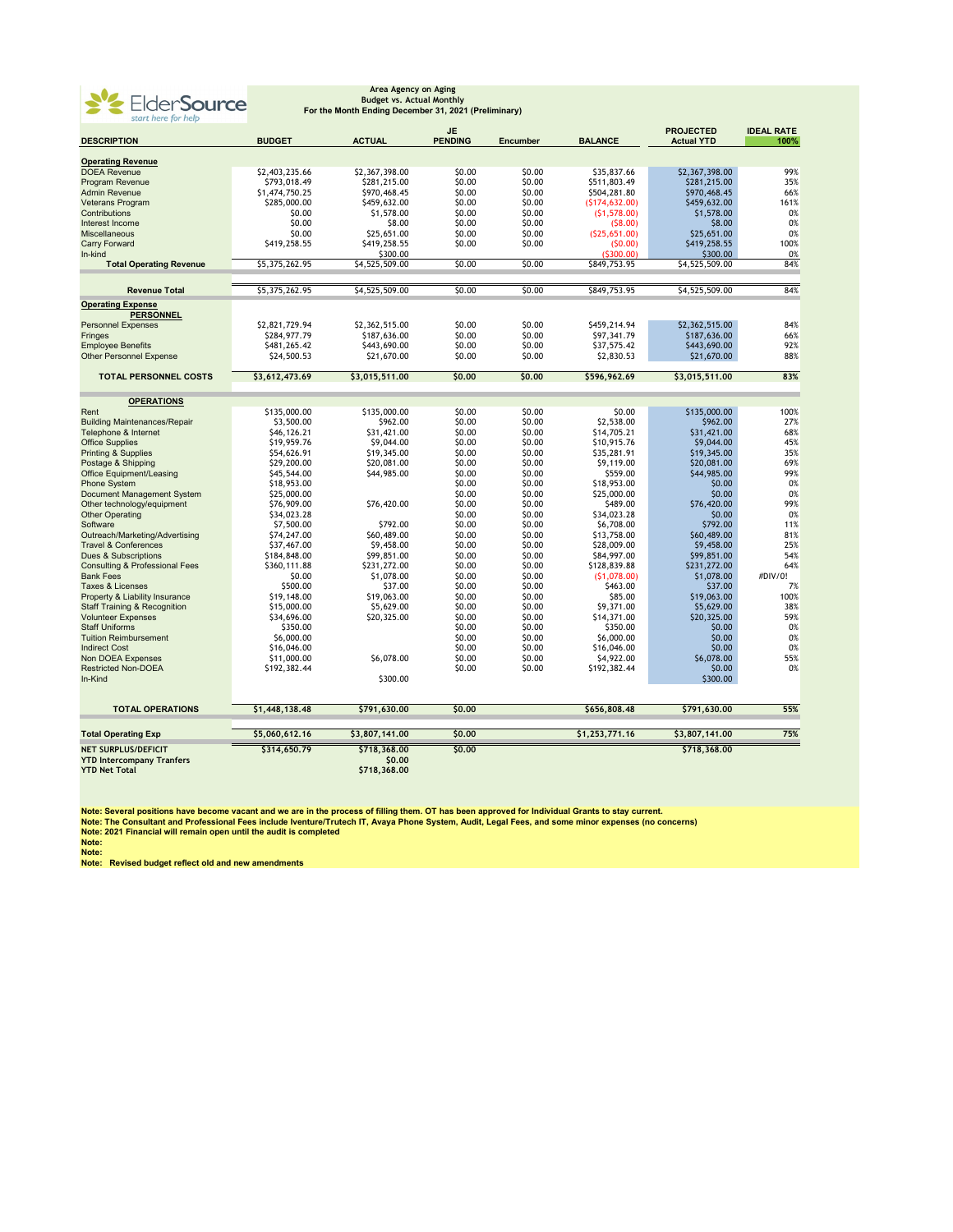## <span id="page-4-0"></span>Area Agency on Aging Balance Sheet Dashboard as of December 31, 2021 (Preliminary)

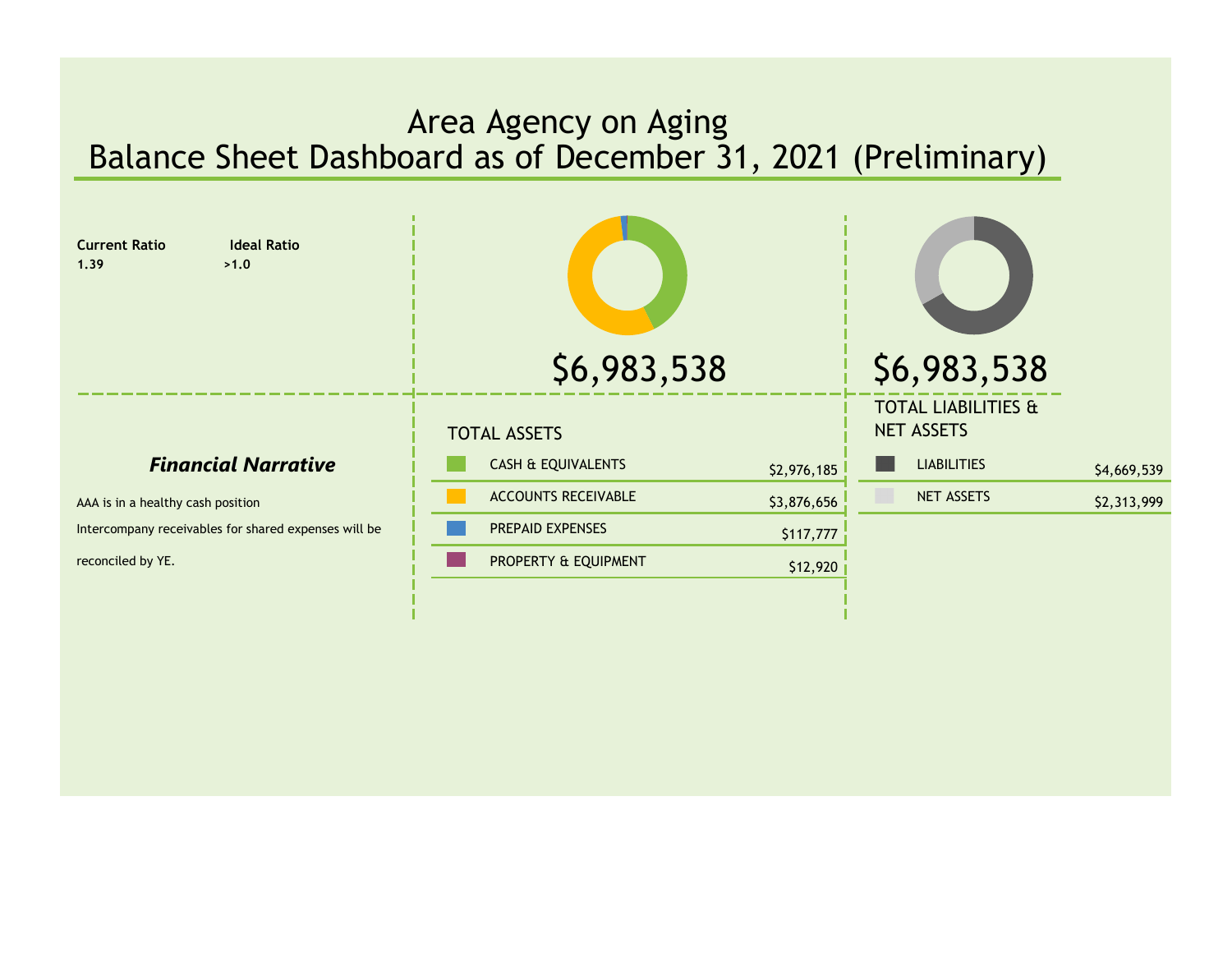# <span id="page-5-0"></span>Balance Sheet Dashboard as of December 31, 2021 (Preliminary)



| <b>CASH</b>                   | <b>VALUE</b> |
|-------------------------------|--------------|
| <b>CASH &amp; EQUIVALENTS</b> | 2,976,185    |
|                               |              |
|                               |              |
|                               |              |
|                               |              |
|                               |              |
|                               |              |
|                               |              |
| <b>SUBTOTAL</b>               | 2,976,185    |

| <b>ACCOUNTS RECEIVABLE</b>      | <b>VALUE</b> |
|---------------------------------|--------------|
| PROGRAMS RECEIVABLE             | 3,756,425    |
| <b>INTERCOMPANY RECEIVABLES</b> | 120,232      |
|                                 |              |
|                                 |              |
|                                 |              |
|                                 |              |
| <b>SUBTOTAL</b>                 | 3,876,656    |

| <b>CASH</b>        | <b>VALUE</b> | <b>LONG TERM ASSETS</b> | <b>VALUE</b> |
|--------------------|--------------|-------------------------|--------------|
| CASH & EQUIVALENTS | 2,976,185    | PROPERTY & EQUIPMENT    | 12,920       |
|                    |              |                         |              |
|                    |              |                         |              |
|                    |              |                         |              |
|                    |              |                         |              |
|                    |              |                         |              |
|                    |              |                         |              |
|                    |              |                         |              |
| <b>SUBTOTAL</b>    | 2,976,185    | <b>SUBTOTAL</b>         | 12,920       |
|                    |              |                         |              |

| <b>ACCOUNTS RECEIVABLE</b>      | <b>VALUE</b> | PREPAID ASSETS              | <b>VALUE</b> |
|---------------------------------|--------------|-----------------------------|--------------|
| <b>PROGRAMS RECEIVABLE</b>      | 3,756,425    | PREPAID INSURANCE           | 5,677        |
| <b>INTERCOMPANY RECEIVABLES</b> | 120,232      | <b>PREPAID PROVIDER EXP</b> | 112,100      |
|                                 |              |                             |              |
|                                 |              |                             |              |
|                                 |              |                             |              |
|                                 |              |                             |              |
| <b>SUBTOTAL</b>                 | 3,876,656    | <b>SUBTOTAL</b>             | 117,777      |